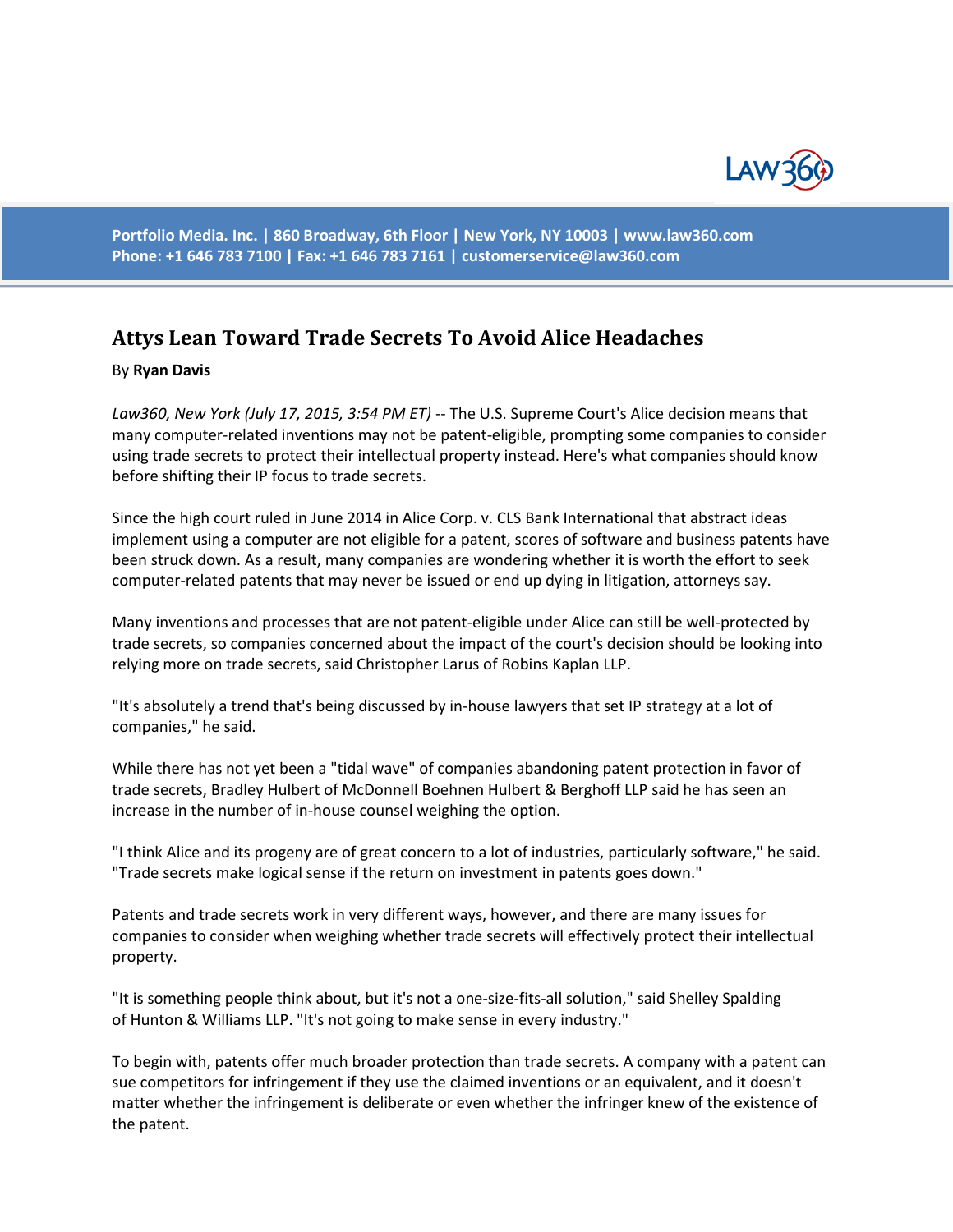"One of the advantages of patent protection is that there is strict liability and it's not necessary to prove misappropriation," Larus said.

In contrast, he noted that when an invention is kept as a trade secret, the owner only has a cause of action when someone deliberately misappropriates the secret for their own use, and it can be difficult to prove that the defendant had access to the secret.

"There's sometimes a treacherous factual stream that needs to be established," Hulbert said.

In some common situations where patent protection is useful, trade secrets have minimal value, attorneys say. For instance, if the trade secret is embodied in a publicly available product, which would allow others to figure out how it works without accessing any proprietary information, trade secrets law essentially provides no protection. The same is true if a competitor comes up with the invention on its own.

"One of the most important things to think about is that trade secrets can't protect you from independent invention or reverse engineering," Spalding said.

However, after Alice, some types of inventions like proprietary software and methods of doing business may not be patent-eligible at all, making trade secrets an attractive option despite their less robust protection.

"There are certain financial products and business methods that can be protected as trade secrets that may not be protected by patents post-Alice," said John Mancini ofMayer Brown LLP. "It's certainly something companies ought to be looking at."

In addition, while patents expire over time, there's no such limitation on trade secrets, providing an advantage if the secret is expected to be valuable for years to come.

"The beauty of trade secrets is that the right lasts as long as the trade secret is maintained a secret and is not disclosed," Mancini said.

If a company has a computer-related invention that it would like keep as a trade secret rather than applying for a patent, it has to be ready to put in considerable time and effort to protect the secret.

While there are no upfront costs to trade secrets as there is in preparing a patent application, "it's not as simple as not getting a patent, you have to do things to protect secrecy," Spalding said.

That includes such considerations as limiting the number of people who have access to the secret information, keeping it protected by passwords and not letting outsiders tour facilities where information might be disclosed.

Nondisclosure agreements with employees and contractors are also important considerations, Larus said, since if a court rules that a company didn't do enough to protect its secrets, it can reject misappropriation claims.

"Unlike patents, trade secrets relies on internal protection," he said. "There needs to be a very comprehensive audit on the steps taken to ensure the trade secrets are protected."